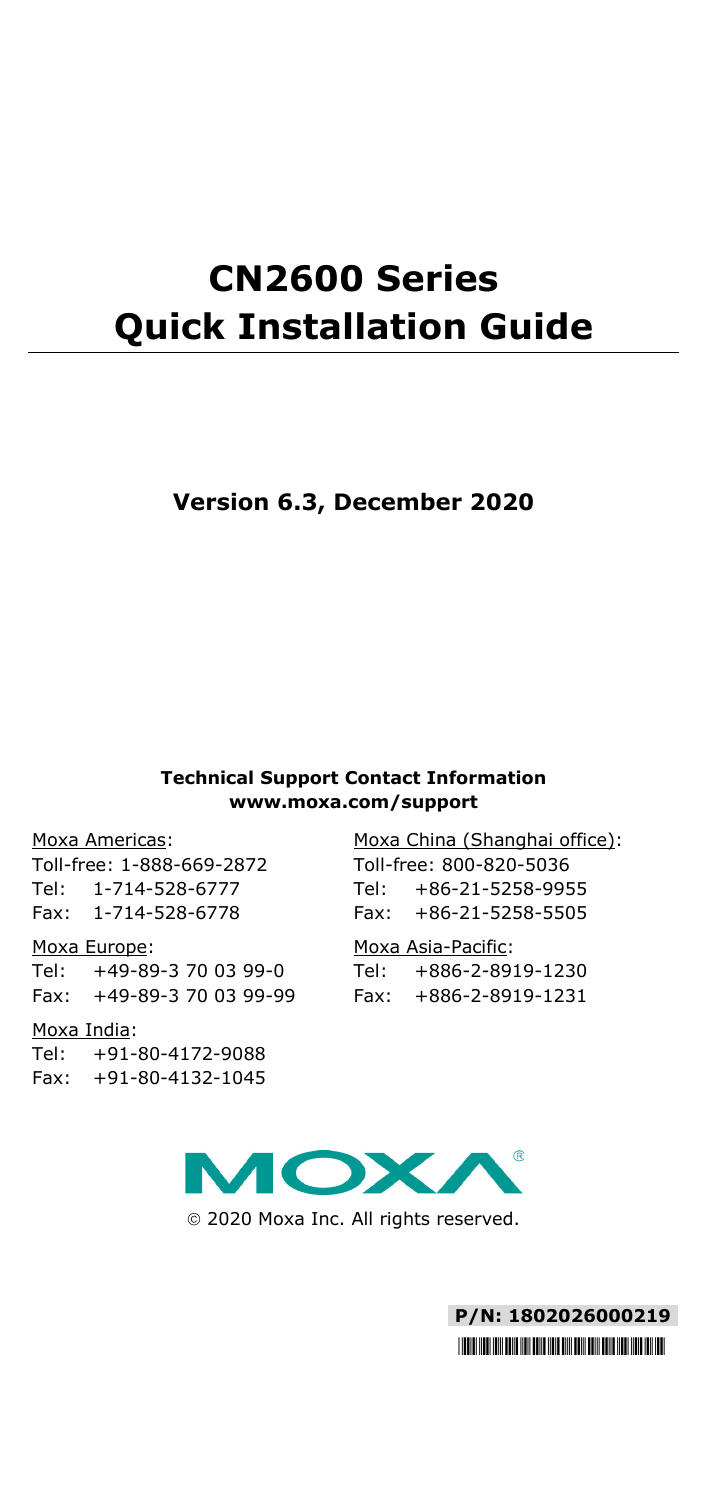# **Overview**

The Moxa CN2600 dual-LAN terminal servers have 8 or 16 RS-232 or RS-232/422/485 ports and dual 10/100 Mbps Ethernet LAN ports, and some models come with dual AC power inputs. The CN2600 terminal servers are used to connect terminals, modems, printers, and other serial devices to LAN hosts, and all models comply with TCP/IP and IEEE 802.3 specifications using standard twisted pair 10/100BaseTX cable as the transmission medium.

# **CN2600 Series Models**

The CN2600 Series includes the following models: CN2610-8, CN2610- 8-2AC, CN2610-16, CN2610-16-2AC, CN2650-8, CN2650-8-2AC-T, CN2650-8-2AC, CN2650-16, CN2650-16-2AC-T, CN2650-16-2AC, CN2650I-8, CN2650I-8-2AC, CN2650I-16, CN2650I-16-2AC, CN2650I-8-HV-T, CN2650I-16-HV-T.

# **Package Checklist**

The CN2600 dual-LAN terminal server products are shipped with the following items:

- 1 CN2600 Series terminal server
- Power cord (AC models only)\*
- 1 DB9 serial cable (CBL-RJ45F9-150)
- 1 DB25 serial cable (CBL-RJ45M25-150)
- Rackmount kit (includes 2 brackets and 8 screws)
- Quick installation guide (this guide)

\*Power cords are available with US, Euro, UK, and JP plugs.

# **Hardware Introduction**

**NOTE** The wide temperature models do not come with the LCM display panel and push buttons. The LCM description below applies only to standard temperature models.

## **Front Panel**



**Reset button** 

**Ready LED LAN/Power indicator** 

| LED       | <b>Color</b>                                                        | <b>Description</b>                                                                                                                     |  |
|-----------|---------------------------------------------------------------------|----------------------------------------------------------------------------------------------------------------------------------------|--|
| Reset     | None                                                                | Press the Reset button for 5 seconds to load<br>factory defaults. The CN2600 will beep twice<br>when the configuration has been reset. |  |
| Ready     | Used for configuring the IP address and other<br>Red<br>parameters. |                                                                                                                                        |  |
|           | Green                                                               | Lights up when the CN2600 system is ready.                                                                                             |  |
| Serial Tx | Green                                                               | Flashes to indicate serial port transmission.                                                                                          |  |
| Serial Rx | Yellow                                                              | Flashes to indicate serial port reception.                                                                                             |  |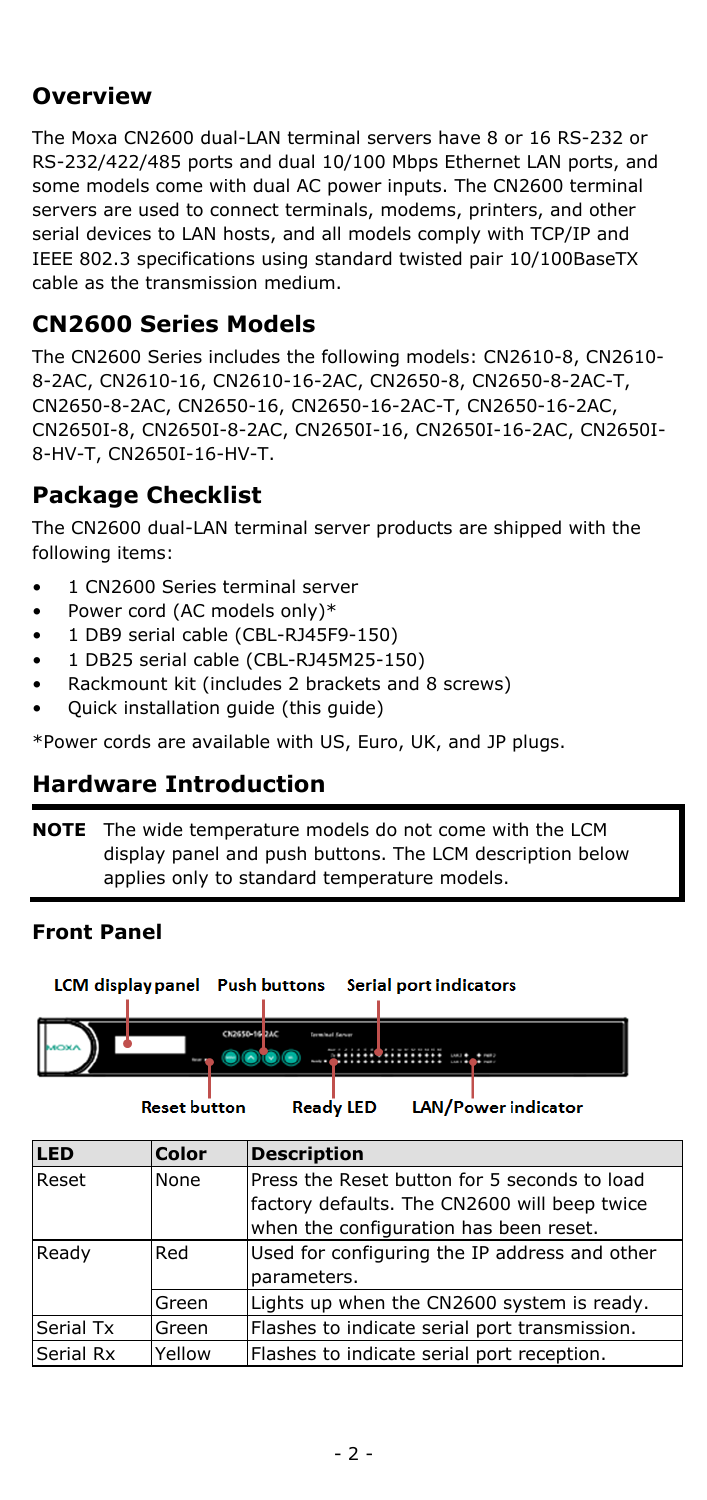#### **Rear Panel**



# **LCM Display**

If the CN2600 is working properly, the LCM panel will display a green color. The red Ready LED will also light up, indicating that the CN2600 is receiving power. After the red Ready LED turns to green, you will see a display similar to the following: (Example)

| 192.168.127.254<br>The CN2610's name<br>CN2610-16:<br>The CN2610's local sequence number<br>03: |  | C N 2 6 1 0 - 1 6 |  |  |  |  |  |  |
|-------------------------------------------------------------------------------------------------|--|-------------------|--|--|--|--|--|--|
|                                                                                                 |  |                   |  |  |  |  |  |  |
| 192.168.127.254: The CN2610's IP address                                                        |  |                   |  |  |  |  |  |  |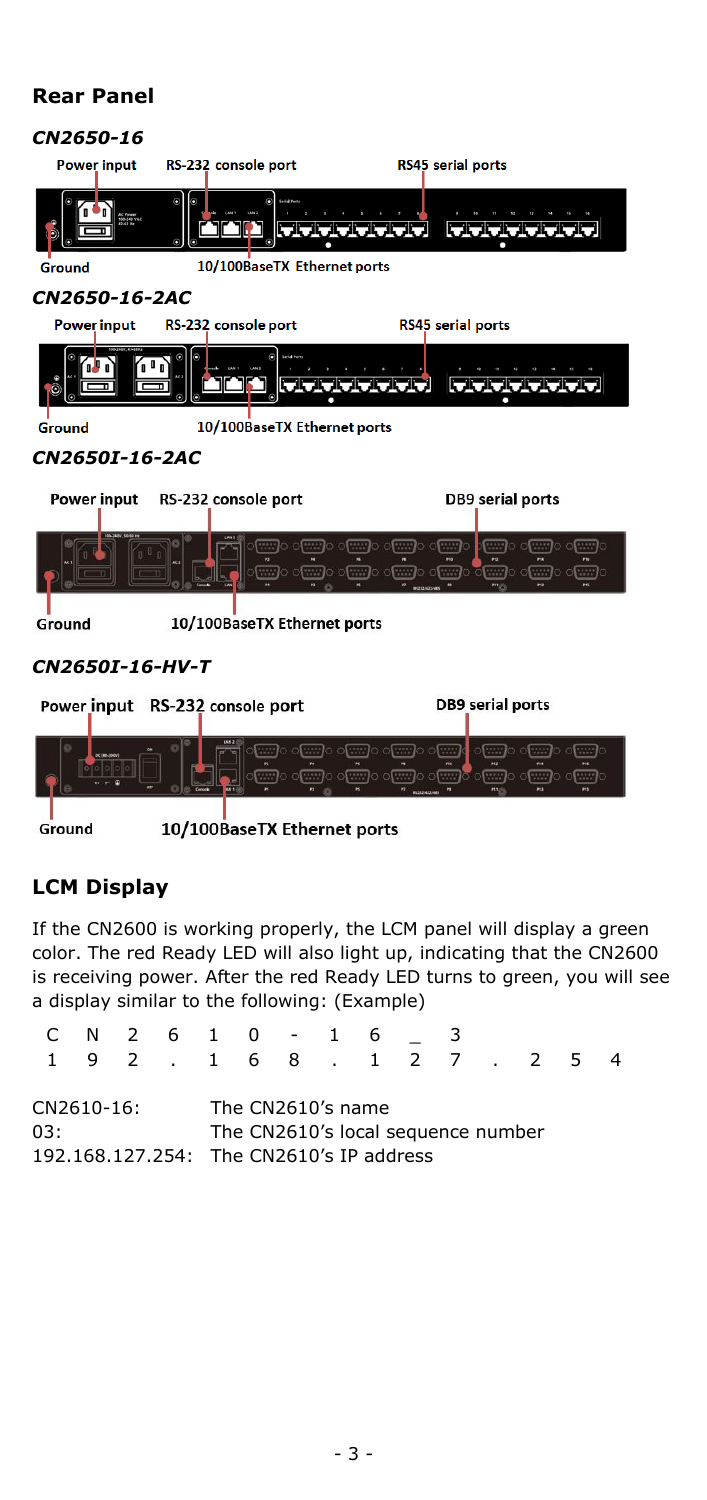There are four push buttons on the CN2600 nameplate:

| <b>Button</b>           | <b>Name</b> | <b>Action</b>                                             |  |
|-------------------------|-------------|-----------------------------------------------------------|--|
| <b>MENU</b>             | menu        | Activates the main menu, or returns to an<br>upper level. |  |
| $\sim$                  | up cursor   | Scrolls up through a list of items shown on the           |  |
|                         |             | LCM panel's second line.                                  |  |
| $\overline{\mathsf{v}}$ |             | down cursor Scrolls down through a list of items shown on |  |
|                         |             | the LCM panel's second line.                              |  |
| <b>SEL</b>              | select      | Selects the option listed on the LCM panel's              |  |
|                         |             | second line.                                              |  |

Use the buttons to access the CN2600's function menus. As you move through the functions and settings, the top line shows the current menu or submenu name, and the bottom line shows the submenu name or menu item. Press the SEL button to access the item displayed on the bottom line.

Refer to the CN2600 Series User's Manual for more details.

# **Hardware Installation**

# **Installing the CN2600**

Open the package and attach the CN2600 to a desktop, or fasten it to the rack cabinet.

## **Wiring Requirements**

1. Use separate paths to route wiring for power and devices. If power wiring and device wiring paths must cross, make sure the wires are perpendicular at the intersection point. **NOTE:** Do not run signal or communication wiring and power wiring

in the same wire conduit. To avoid interference, wires with different signal characteristics should be routed separately.

2. Where necessary, we strongly advise labeling wiring to all devices in the system.

## **Connecting the Power**

**AC:** Connect the CN2600 100-240 VAC power line with its AC connector. If the power is properly supplied, the "Ready" LED will show a solid red color until the system is ready, at which time the "Ready" LED will change to a green color.

**DC:** Connect the NPort CN2650I-HV's power cord to the DC connector, and then follow the steps given below:

Take the CN2650I-8-HV-T as an example. Loosen the screws on the V+ and V- terminals of the CN2650I-8- HV-T terminal block. Connect the power



cord's 100 VDC wire to the terminal block's V+ terminal, and the power cord's DC Power Ground wire to the terminal block's V- terminal, and then tighten the terminal block screws. (Note: The CN2650I-8-HV-T can still operate even if the DC Power Ground wires are reversed.) The "Ready" LED will show a solid red color until the system is ready, at which time it will change to a green color.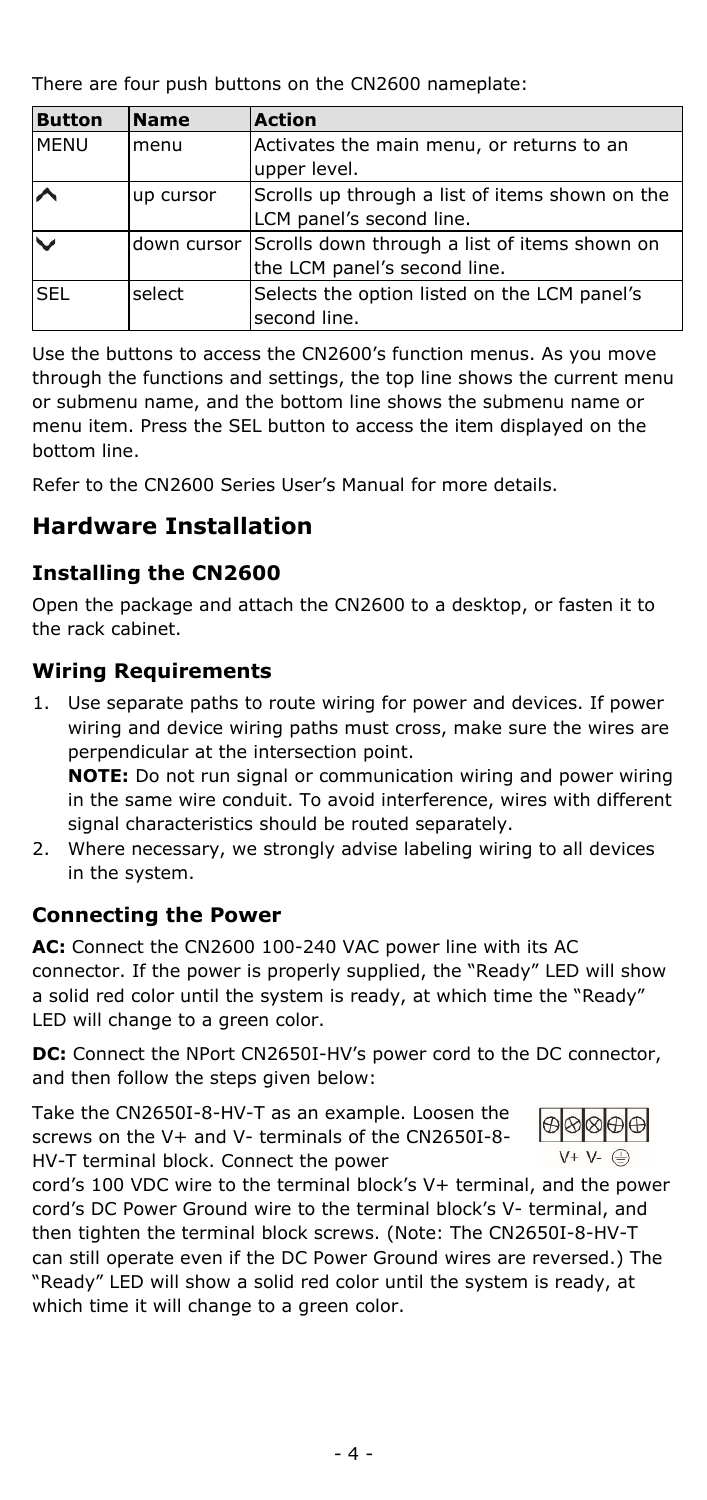#### **Grounding the CN2650I-HV:**

Grounding and wire routing help limit the effects of noise due to electromagnetic interference (EMI). Run the ground connection from the ground screw to the grounding surface prior to connecting devices. The Shielded Ground (sometimes called Protected Ground)



contact is the second contact from the right of the 5-pin power terminal block connector located on the rear panel of the CN2650I-8-HV-T. Connect the SG wire to the Earth ground.

## **Connecting to the Network**

Use an Ethernet cable to connect the CN2600 to the Ethernet network. There are 2 LED indicators located on the top left and right corners of the Ethernet connector. If the cable is properly connected, the CN2600 will indicate a valid connection to the Ethernet in the following ways:



The top right corner LED indicator maintains a solid green color when the cable is properly connected to a 100 Mbps Ethernet network.

The top left corner LED indicator maintains a solid orange color when the cable is properly connected to a 10 Mbps Ethernet network.

## **Connecting to a Serial Device**

Connect the serial data cable between the CN2600 and the serial device.

## **Connecting to a Console**

A console is a combination of keyboard and monitor, and is used to configure settings and to monitor the status of your system. If you do not have a network environment, use a terminal, a PC running UNIX, or a PC with terminal emulation software (e.g., HyperTerminal in Windows; PComm by Moxa). Use an RJ45-to-DB25 or RJ45-to-DB9 cable to connect the terminal to the console socket. Refer to the CN2600 User's Manual for more details.

# **Software Installation**

For the NPort's configuration, the default IP address of the NPort is:LAN: Static; IP = 192.168.127.254; netmask = 255.255.255.0

**NOTE** If you have forgotten the NPort's IP address, use the Device Search Utility (DSU) from your PC to locate the NPort. After searching the LAN for NPort units, the DSU will display the IP address of each unit.

You may log in to change any setting to meet your network topology (e.g., IP address) or serial device (e.g., serial parameters). For firsttime use, click the Wizard in the left navigation panel. The wizard will prompt you to configure the IP address, SSID, and security mode. For other settings, use the factory defaults or modify the settings for your application.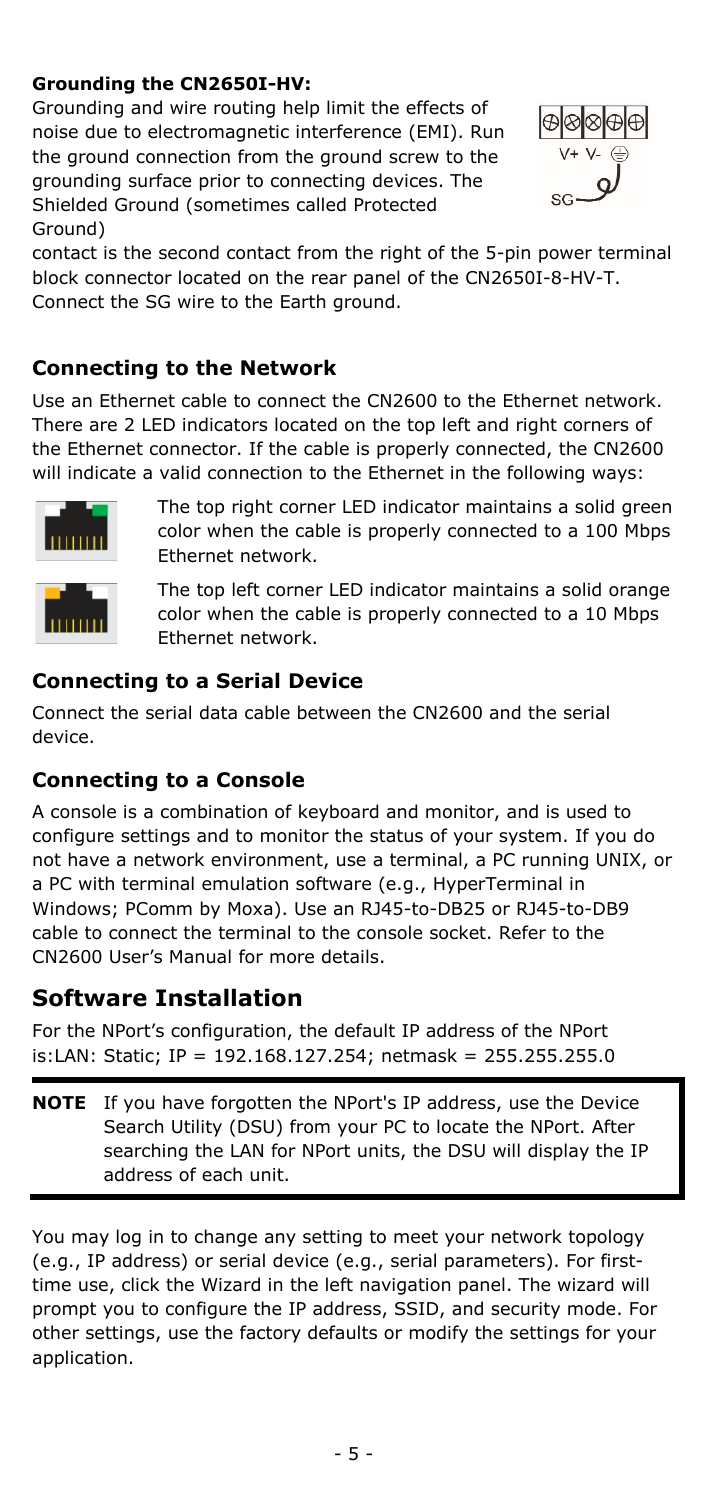For software installation, download the relative utilities from Moxa's website:

[https://www.moxa.com/support/support\\_home.aspx?isSearchShow=1](https://www.moxa.com/support/support_home.aspx?isSearchShow=1)

- Download the NPort Windows Driver Manager and install it as the driver to run with Real COM mode of the NPort Series.
- Execute NPort Windows Driver Manager; then map the virtual COM ports on your Windows platform.
- For Loopback Wiring:
	- 。The NPort with RJ45 Port :

You may refer to the RJ45 Ports pin assignment section to loop back pin 4 and pin 5 for the RS-232 interface to carry out a self test on the device.

。The NPort with DB9 Male Serial Ports:

You may refer to the DB9 Male Ports pin assignment section to loop back pin 2 and pin 3 for the RS-232 interface to carry out a self test on the device.

• Use HyperTerminal or a similar program (you may download Moxa's program, called PComm Lite) to test whether the device is good or not.

Please refer to the CN2600 Series Dual-LAN Terminal Server User's Manual for more details.

# **Pin Assignments and Cable Wiring**

#### **10/100BaseTX Port Pinouts Console Port Pinouts**

**RJ45 RS-232/422/485 Port**

| Pin | Signal |
|-----|--------|
|     | Tx+    |
| 2   | Tx-    |
| ্ব  | $Rx+$  |
| հ   | Rx-    |

|  | шшш | å |
|--|-----|---|
|  |     |   |

| Pin | <b>RS-232</b> |  |  |  |
|-----|---------------|--|--|--|
| 1   | DSR (in)      |  |  |  |
| 2   | RTS (out)     |  |  |  |
| 3   | <b>GND</b>    |  |  |  |
| 4   | TxD (out)     |  |  |  |
| 5   | RxD (in)      |  |  |  |
| 6   | DCD (in)      |  |  |  |
| 7   | CTS (in)      |  |  |  |
| ႙   | DTR (out)     |  |  |  |





| Pin | <b>RS-232</b> | <b>RS-422/</b><br><b>RS-485-4w</b> | <b>RS-485-2w</b> |
|-----|---------------|------------------------------------|------------------|
|     | DSR (in)      |                                    |                  |
| 2   | RTS (out)     | $TxD+$                             |                  |
| 3   | GND           | GND                                | GND              |
| 4   | TxD (out)     | TxD-                               |                  |
| 5   | RxD (in)      | $RxD+$                             | Data+            |
| 6   | DCD (in)      | RxD-                               | Data-            |
|     | CTS (in)      |                                    |                  |
| 8   | DTR (out)     |                                    |                  |